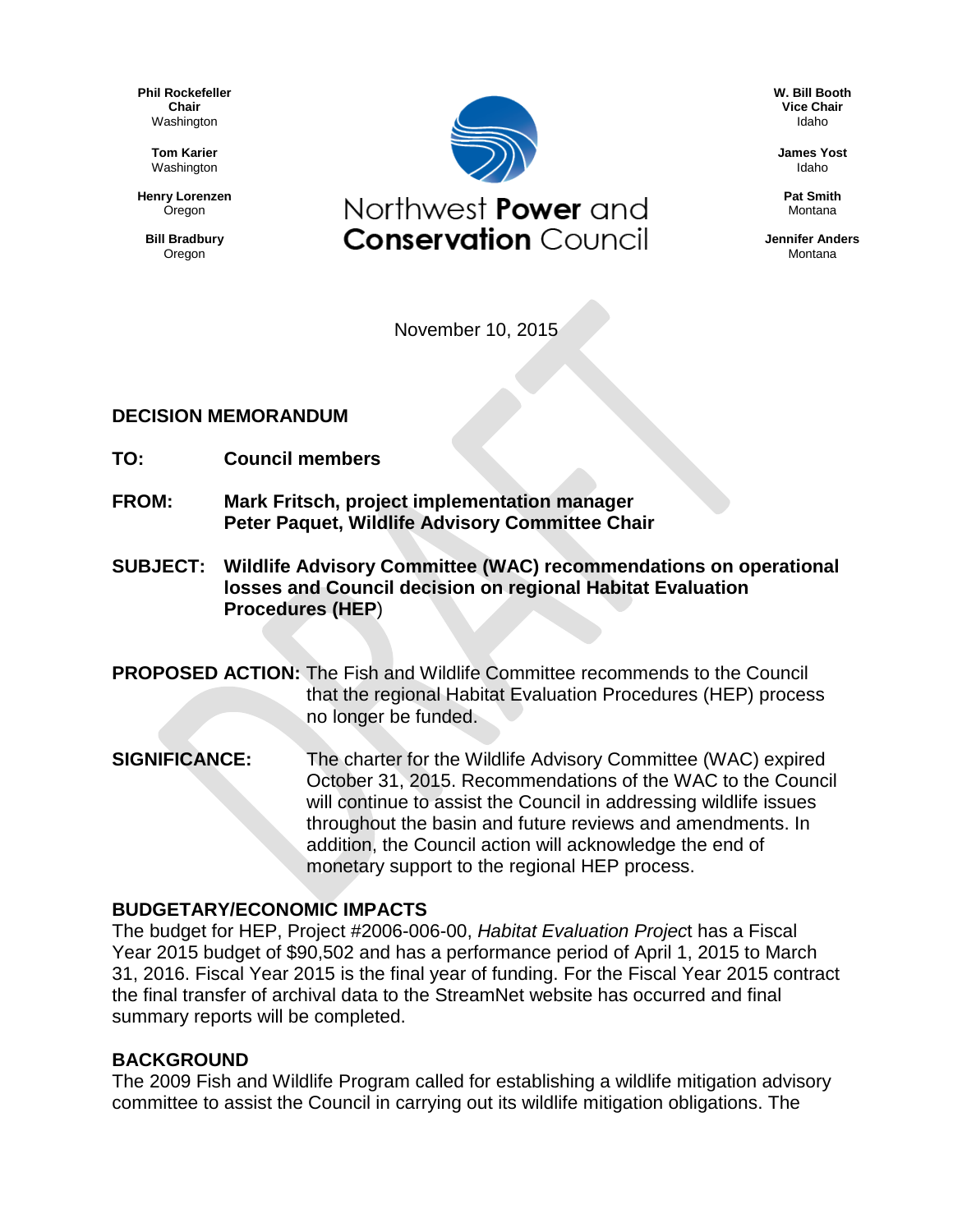Council established the Wildlife Crediting Forum in which the Council worked with Bonneville Power Administration and fish and wildlife managers to develop agreement on the proper crediting method for construction and inundation losses or strategies that will allow parties to reach long-term settlement agreements. The Wildlife Crediting Forum carried out that work and made a recommendation to the Council in 2009. The Forum did not address the future needs for monitoring evaluation efforts and future need for regional HEP teams.

The WAC was established by the Council in 2013 to facilitate discussions between resource managers, Bonneville Power Administration, the Council, and other interested parties to make recommendations to the Council on employing new methods and technologies to guide regional HEP teams with respect to accounting for operational losses.

In the 2014 Fish and Wildlife Program, the Council confirmed the ongoing difficulties in addressing wildlife operational losses. At the same time the Council recognized some progress had been made in addressing the issue as a result of pilot projects on the Kootenai River. In the program, the Council directed the Wildlife Advisory Committee to examine existing options and alternatives for mitigating for wildlife operational losses and to provide a recommendation to the Council for resolving the issue by October 1, 2015.

In 2015, the Wildlife Advisory Committee meet monthly in conjunction to the scheduled Council meetings. Peter Paquet was contracted to coordinate meetings, develop agendas, prepare presentations and minutes, and formulate the final product from the WAC.

The WAC held their last meeting on October 15, 2015 and final comments ([http://www.nwcouncil.org/fw/wac/meetings/2015\\_1015/\)](http://www.nwcouncil.org/fw/wac/meetings/2015_1015/) were received on October 23. The WAC's recommendations and conclusions are contained in Attachment 1.

## **ANALYSIS**

The document received from WAC is detailed and outlines the complexity of providing definitions and the level and nature of technical analysis needed to adequately characterize wildlife impacts from the operation of the Federal Columbia Basin Hydropower system. Evident is the complexity of these impacts vary depending on location in the Columbia River Basin and type of hydro project. Though the WAC could not reach consensus the information contain in the document will be helpful in future amendment processes and project reviews.

HEP was adopted by the Council, as outlined, in the NWPPC's 2000 Fish and Wildlife Program. The region found the process very helpful in establishing mitigation credits against the initial baseline losses indexed by habitat units (HUs) derived from HEP. As the Program has matured and the region has shifted to agreements to address wildlife mitigation efforts the use of the regional HEP process has come to a useful end.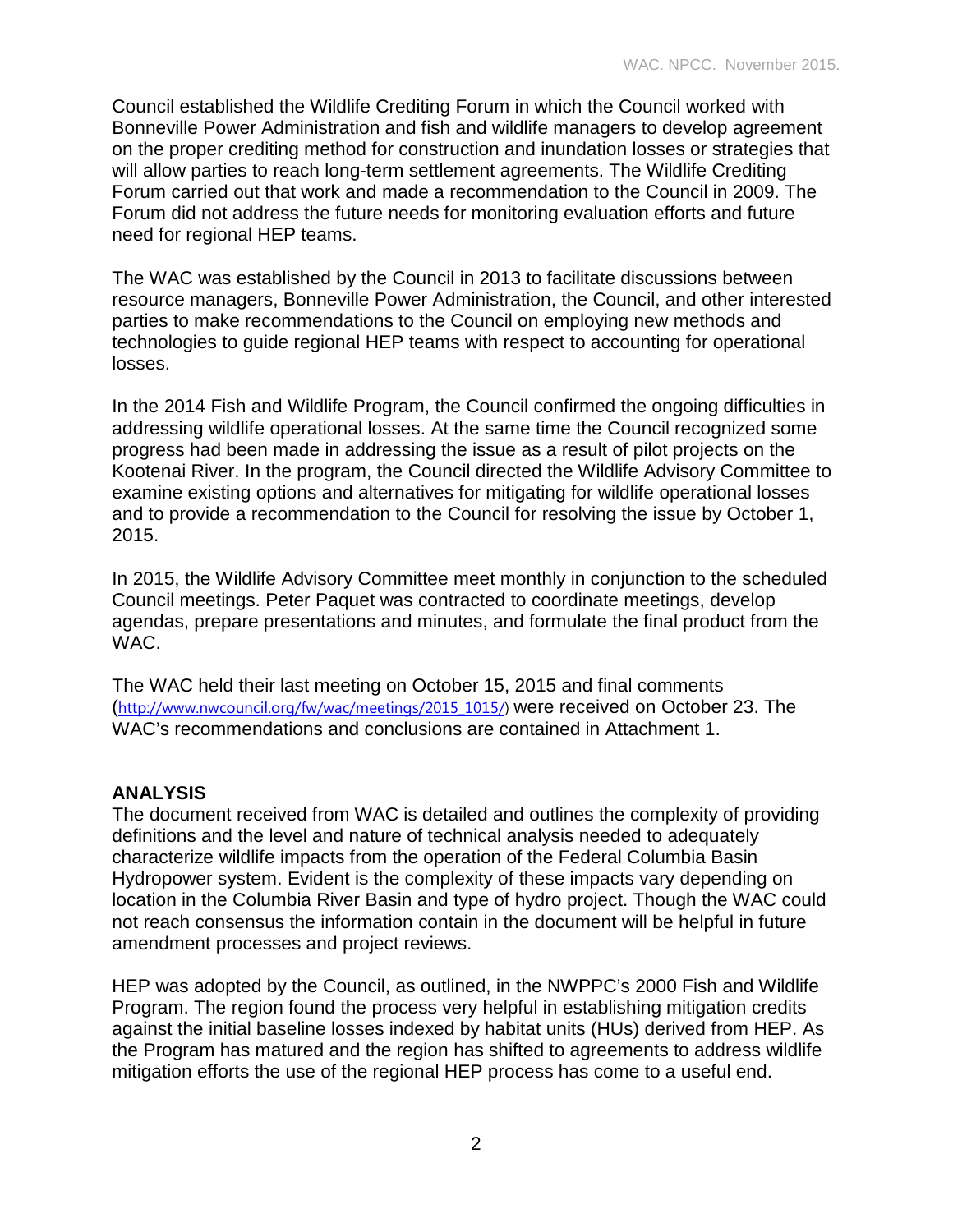In association of the anticipated close out of Project #2006-006-00, the extensive repository of documents, photos, and reports compiled by the Regional Habitat Team has been transferred to the StreamNet website ([http://www.streamnet.org/hep\)](http://www.streamnet.org/hep)<sup>[1](#page-2-0)</sup>. These documents will remain available into the future.

Based on the document received from the WAC, the Fish and Wildlife Committee would like to thank the wildlife managers involved in providing a better understanding to the definitions and complexity of operational losses. In regards of the regional HEP process the Fish and Wildlife Committee recommends that the Council confirms the close out of the project.

 $\overline{a}$ 

<span id="page-2-0"></span><sup>&</sup>lt;sup>1</sup> <http://www.streamnet.org/hep> - The searchable document repository is called the "HEP file explorer", and is organized by project proponent organization and land parcel.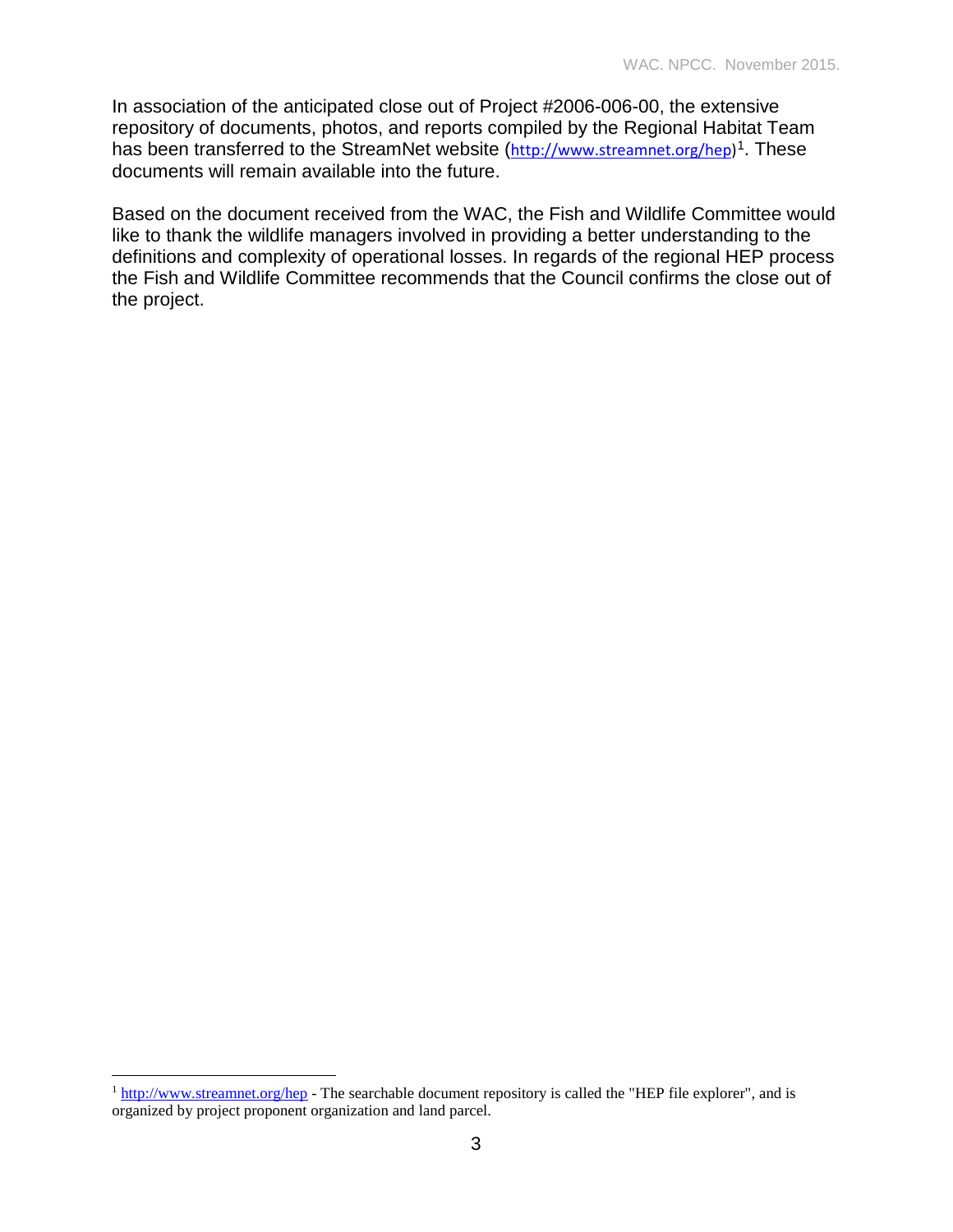Attachment 1: Conclusions and Recommendations received from WAC.

### **Operational/Secondary Losses and Wildlife Monitoring Issues Wildlife Advisory Committee Conclusions & Recommendations 11/3/15**

# **Introduction**

The Council's 2014 Fish and Wildlife Program provides following direction on dealing with wildlife operational losses:

- (a) Mitigation agreements should be considered to address operational losses in lieu of precise assessments of impacts.
- (b) The need for new methods to assess operational losses that incorporate the results of ongoing pilot projects. This could include technical testing and evaluation of operational loss models and methodologies, or other alternative habitat evaluation methods.

Construction and inundation losses have a unique role within the Fish and Wildlife Program in relationship to wildlife species. Wildlife habitat inundated by the dams no longer exists and the Program's mitigation effort focused on replacing protecting and enhancing the remaining habitat through the acquisition, restoration and enhancement of lands containing priority habitats for wildlife. Operational impacts have an ongoing effect that changes with the nature of the operations of the hydrosystem. While some operational impacts may include continued erosion of terrestrial habitats, others are more functional in nature. Similar to Construction and Inundation, mitigation may focus on protecting lands with some level of ecological function along with enhancing habitat conditions over the long-term. In many cases, the ecological process of the river have been altered to the point where the river no longer interacts with its floodplain.

Operational impact mitigation needs to focus on reconnecting the river and its floodplain (e.g. topographic alteration, alteration of operations) and/or replacing the effects of the river with human intervention (planting where natural recruitment is no longer occurring due to reduced riverine processes). These actions likely will have localized benefits, but due to costs and manpower, likely cannot be applied at the scale needed to fully mitigate operational impacts. The protection and restoration of existing habitats can only partially mitigate for the effects of operational impacts that have disrupted food chains or caused other eco-systemic effects.

Due to the unique nature of operational impacts, an environment where fish and wildlife intersect, the Council should seek out mitigation with dual benefits and strive to mesh both fish and wildlife resources in the development of these ecosystem-based approaches. Projects that re-establish floodplain habitat; that restore fish passage to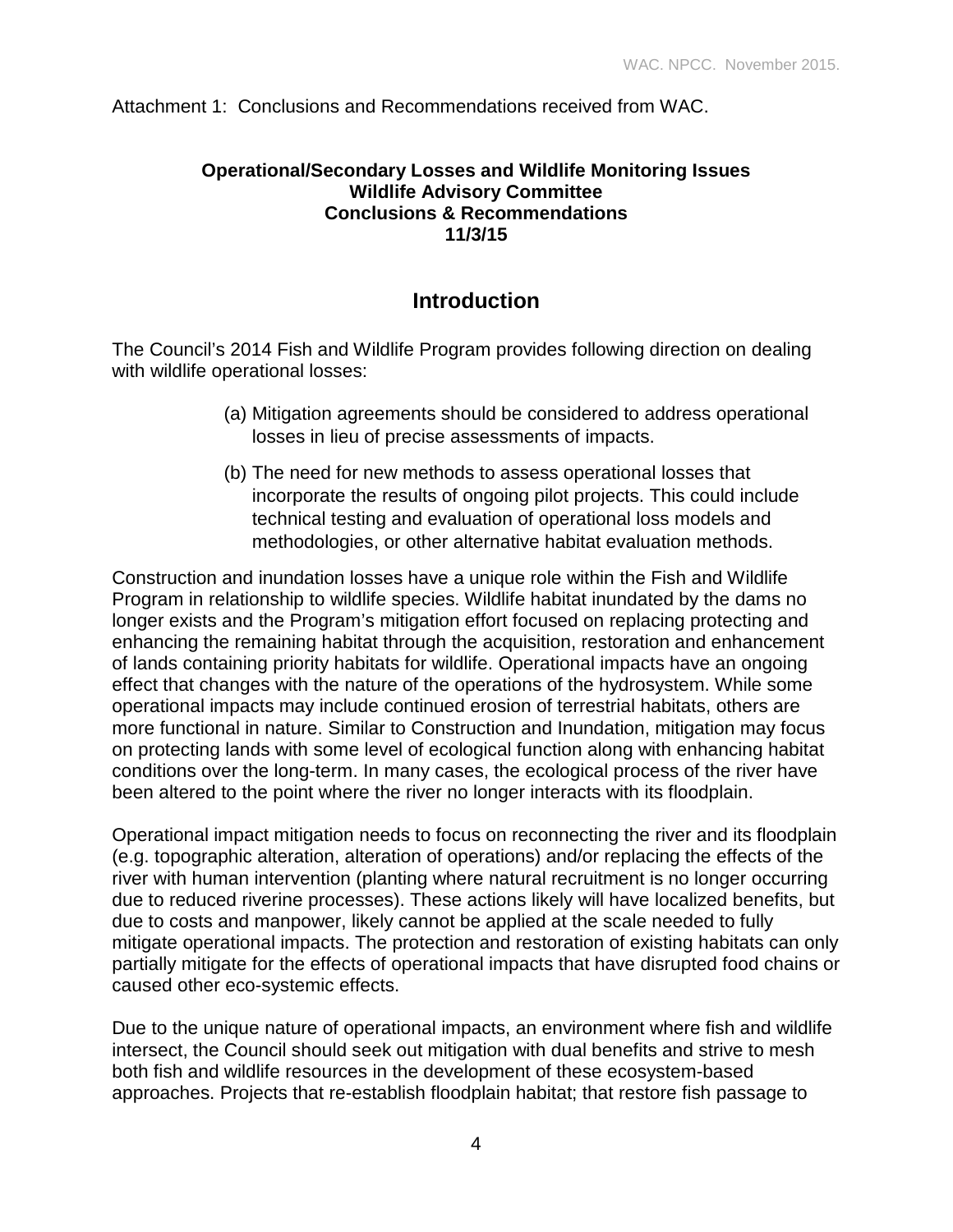previously blocked areas; or that reduce the ramping rates of hydro projects allowing reliable edge habitats to form in riparian areas all provide benefits to both fish and wildlife populations. Often operational impacts might be addressed and mitigated in a similar fashion as the Council would address the impacts on fish. Moreover, the Council should encourage coordination between Wildlife Managers and Fisheries Managers for the development of ecosystem approaches to mitigation that benefit both fish and wildlife resources, while keeping in mind that not all operational impacts to wildlife will be addressed by projects at rivers edge<sup>[2](#page-4-0)</sup>.

The following describes several approaches for addressing the impacts of hydro systems operations on wildlife populations.

# **Operational/Secondary Losses**

Wildlife Managers are divided on the level and nature of technical analysis needed to adequately characterize wildlife impacts resulting from the operation of the Federal Columbia Basin Hydropower system. Managers are in agreement that these impacts vary widely from hydro project to hydro project in both nature and extent. The upper river storage projects are widely believed to suffer the greatest unmitigated losses due in part to the wide range of operating levels and immediate downriver and floodplain impacts not found in the lower "run of the river" projects. However, the effects of hydropower system operations extend throughout the river, even to the estuary.

The complex nature of operational and secondary impacts to wildlife makes their full quantification and characterization challenging. Previously funded work has greatly improved our understanding of the nature of operational impacts, and consequences to wildlife habitats and populations, but the ability to extrapolate that information to other hydro projects is limited, and other impact types has not yet been demonstrated. (See [\(http://www.nwcouncil.org/media/7149707/102115mfwp-ktoiframework-guide\\_final.pdf\)](http://www.nwcouncil.org/media/7149707/102115mfwp-ktoiframework-guide_final.pdf) - A quick guide to a Framework for assessing Operational Losses). There is a general desire amongst the managers to have some landscape level, basin wide approach but no mutually agreed to pathway to achieve it. There are several well developed peer reviewed assessment methodologies currently in use in the Columbia Basin that could help inform regional negotiations for long-term agreements. However, new studies needed to fully understand the extent of these losses could take many years and cost millions of rate payer dollars while the unmitigated losses continue to accrue. In recognition of this point, the Council's Program calls for negotiated agreements to address operational losses between the Bonneville Power Administration and the management agencies and tribes. However, the critical uncertainties surrounding the nature and magnitude of operational impacts remain a significant concern for the wildlife managers when considering the adequacy of any long term agreement. The managers believe these concerns can, to some extent, be addressed through reopener clauses in agreements, shorter term agreements with reassessment and renewal clauses and/or more robust conservation funding provisions.

<span id="page-4-0"></span><sup>2</sup> For a history of the Council's Wildlife Program see Appendix 1  $\overline{a}$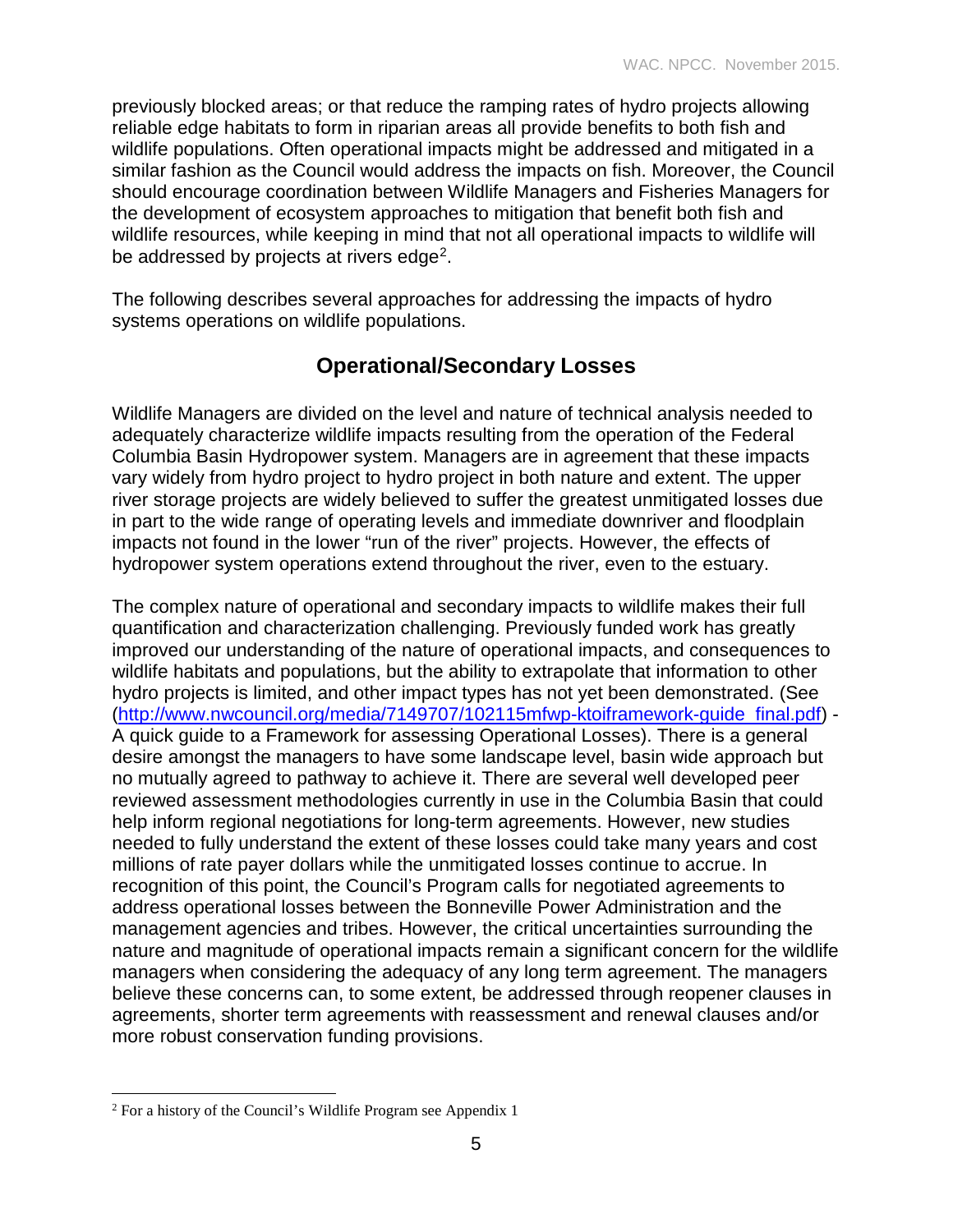The level of comfort with moving to agreements in the absence of consistent and comprehensive analysis of impacts varies by management entity and hydropower project based on the extent of past analysis and magnitude and complexity of unmitigated impacts. While it is expected that all operational losses will ultimately be addressed through agreements, the timing and nature of those agreements will be determined by the needs of the individual parties to those agreements. Some managers may opt for peer reviewed assessment methodologies currently in use in the Columbia Basin, or more extensive and intensive assessment of impacts prior to reaching agreement with the funding agency. Others may be comfortable moving forward based on existing knowledge of the nature and extent of the impacts in the interest of offsetting those impacts in the near term.

Because of the complexity of these issues there is concern from many regional F&W managers that the current agreement models may not be an appropriate approach. This is because agreements, in the absence of full knowledge, may not effectively capture potentially significant impacts to fish and wildlife that we just do not fully understand right now. There was a lot of discussion at WAC about this over the last year, which essentially came down to two approaches; One, either take the time and use the resources necessary to understand these complexities before signing agreements (i.e., as stated above using peer reviewed assessment methodologies or more extensive and intensive assessment of impacts) or; recognize that you may not fully understand these complexities, proceed with agreements as a practical manner, but recognize the critical uncertainties and accommodate them, perhaps with a "re-opener" clause in agreements.

It is important to keep in mind that most "mitigation" to date has been "compensation", in that the lost habitats from inundation are "replaced" via the purchase or improvement of other lands to create, improve, or maintain their wildlife values. In operational and secondary losses, protection of functioning habitats along with securing long-term restoration opportunities may provide some localized assurance of wildlife habitat maintenance, however, the overall scale of impacts to fish and wildlife are functionally ongoing as processes, so they may not be (completely or simply) replaceable with purchased acres. As an example, it might be possible to mitigate the impacts of hydrofacility by modifying ramping to allow successfully planting mudflats or varial zones with vegetation; it might be possible to mitigate the loss of salmon above a dam by carcass placement; these both would be ongoing programs that can't necessarily be replaced by buying and protecting acres somewhere else, however, purchasing lands in which to conduct these activities may be needed.

# **Technical Approach**

### **Issues**

WAC participants raised a number of issues regarding time required and availability of Bonneville funding to carry out the needed assessments. There were also concerns over the ability to transfer the existing assessment tools developed in the Kootenai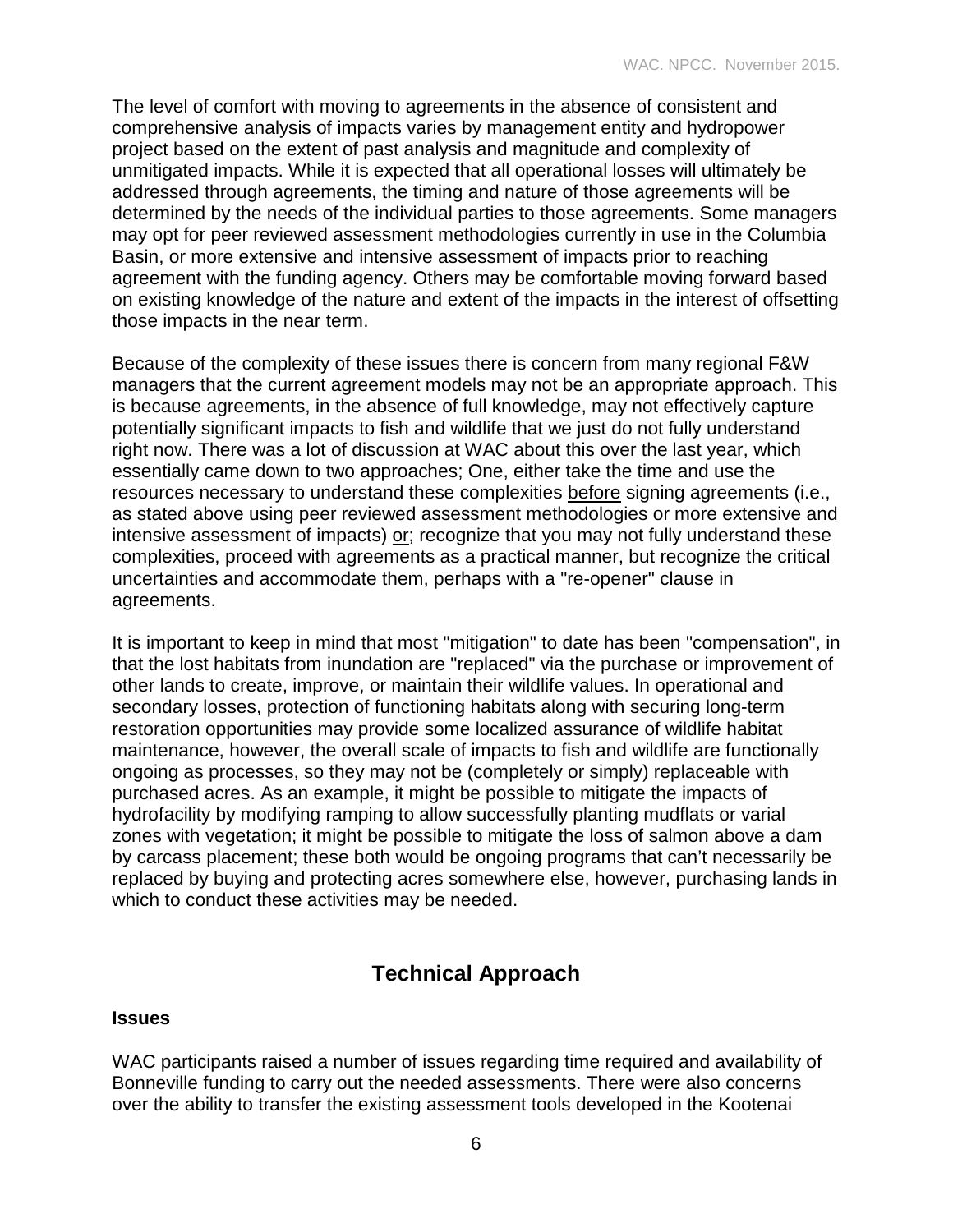basin and in other venues to other Columbia River subbasins (See attached addendum). There was discussions of possibly developing a process that would provide a) an abridged assessment methodology for subbasin level baseline impacts and b) a systemwide estimate of operational impacts rather than carrying out the process at the subbasin level. Several technical issues were discussed, including how the results could be translated into mitigation programs and the potential relationship to ongoing fish mitigation projects.

### **Pros**

This approach would provide a technical and scientific basis assessing wildlife operational losses. It could follow several different paths, from carrying out assessments at the subbasin level, utilizing findings from the Kootenai River Project or focus on developing a basinwide approach.

These types of assessments would provide a quantitative basis for hydrosystem responsibility for wildlife operational losses.

This approach is also consistent with the 2014 Fish and Wildlife Program that calls on: The need for new methods to assess operational losses that incorporate the results of ongoing pilot projects that have explored how best to fulfill that specific need. This could include technical testing and evaluation of operational loss models and methodologies, or other alternative habitat evaluation methods.<sup>[3](#page-6-0)</sup>

## **Cons**

This approach will require both technical support and funding to develop the tools required to meet either the subbasin or regional approach. There are likely to be additional costs in addressing the issues tied to this approach (See- [\(http://www.nwcouncil.org/media/7149707/102115mfwp-ktoiframework-guide\\_final.pdf\)](http://www.nwcouncil.org/media/7149707/102115mfwp-ktoiframework-guide_final.pdf); estimated cost examples). Development of the necessary technical tools and funding for implementation could take years; carrying out the technical (mitigation necessary and inflationary cost for hydro related wildlife operational losses.

# **Agreements**

### **Issues**

 $\overline{a}$ 

Because of the aforementioned complexity, there is concern from many regional F&W managers that the current models for agreements may not be an appropriate approach. This is because agreements, in the absence of full knowledge, may not effectively capture potentially significant impacts to fish and wildlife that we just do not fully understand right now. There was a lot of discussion at WAC about this over the last year, which essentially came down to two approaches; 1) Take the time and use the

<span id="page-6-0"></span><sup>&</sup>lt;sup>3</sup> For the Flathead River case study, the existing Army Corp of Engineers (ACE) HecRas model and LiDAR, that was developed for the Columbia River Treaty, were used to quantify the hydraulic changes on the floodplain. Many dams have a working HecRas model and LiDAR potentially available to conduct a baseline assessment in an affordable and timely fashion.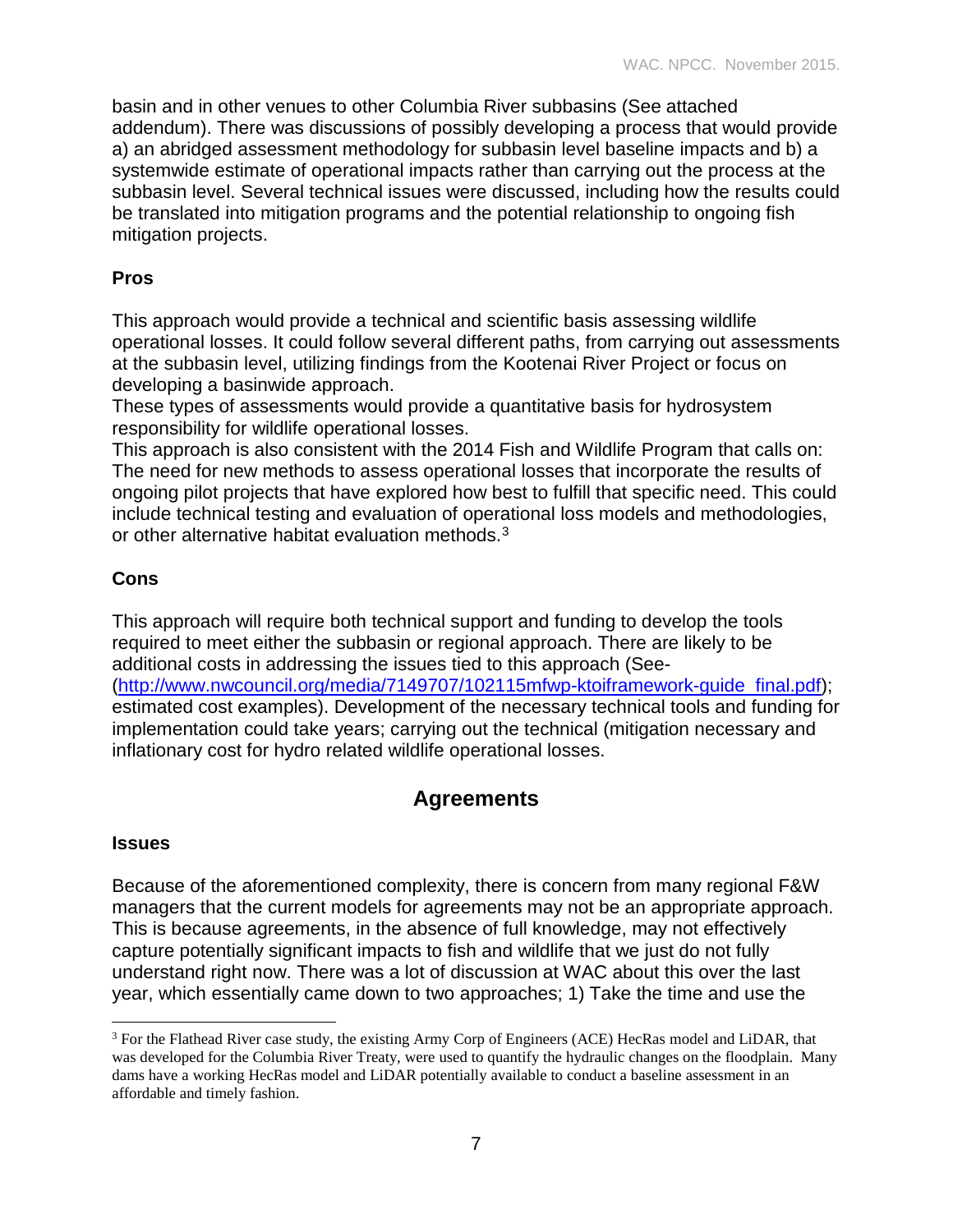resources necessary to understand these complexities before agreements are reached, or; 2) recognize that you may not fully understand these complexities, proceed with agreements as a practical manner, but recognize the critical uncertainties and accommodate them, perhaps with a "re-opener" clause in agreements or budgets able to deal with long-term uncertainties.

Another concern could be the timing and availability of Bonneville funding and the potential time frame to carry out the necessary agreements.

### **Pros**

Under this approach, Bonneville and regional fish and wildlife agencies and Tribes would negotiate agreements to provide mitigation for the remaining wildlife losses, including wildlife operational losses. These agreements could be similar to agreements in the Willamette Basin and Southern Idaho, or more like many of the accord agreements throughout the basin. Agreements are often less costly than other approaches in that they require a lesser amount of technical assessment but rely on the expertise of the fish and wildlife managers.

Agreements can provide greater management and implementation flexibility for wildlife managers as well as assured funding under terms of the agreement.

This approach is also consistent with the Council's 2014 Fish and Wildlife Program: Mitigation agreements should be considered to settle operational losses in lieu of precise assessments of impacts.

### **Cons**

A lack of formal operational loss assessment means that the losses are not quantified but are based on estimates from wildlife managers. Some managers have expressed concern over negotiated agreements without some quantified estimate of impact due to hydro operation.

Financing multiple agreements in a timely manner could be difficult to include in the Bonneville Fish and Wildlife Program budget. This has the potential to delay mitigation some areas, or would require significant increases in BPA's capital authority.

# **Combination**

#### **Issues**

The issues surrounding this option include most of those identified in the technical and agreement approaches, including timing and availability of Bonneville funding and the length of time to complete the process.

#### **Pros**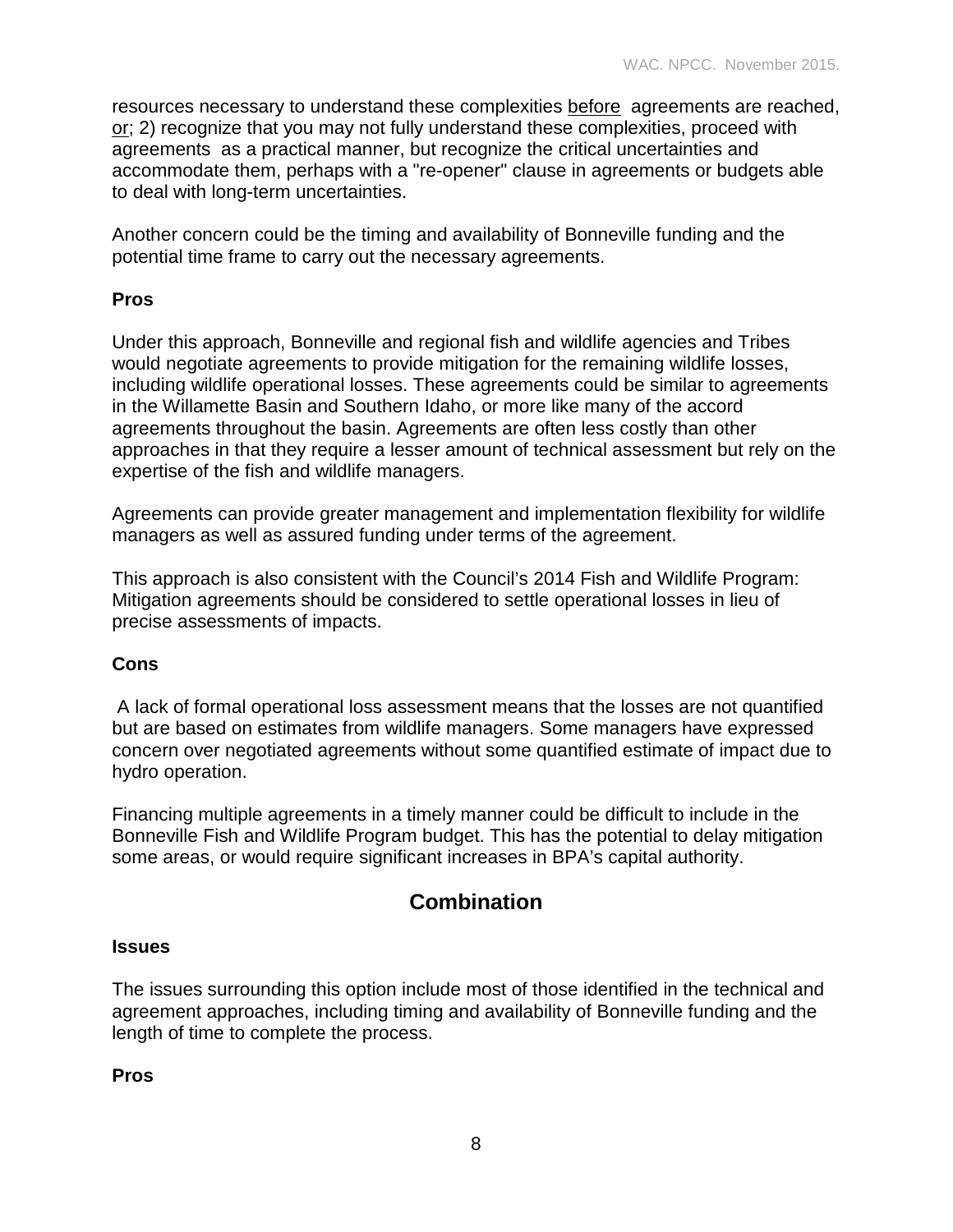This approach would combine agreements with a modified technical approach to provide a landscape level characterization of the operational impacts of the hydro system which could then inform negotiations for the operational portion of wildlife agreements. This could be tailored to each subbasin using an approach based on the findings of the Kootenai River Studies and tested on the Flathead River system. This approach would appear to be consistent with the Council's 2014 Fish and Wildlife Program which stresses the use of agreements while at the same time recognizing the need for new methods for assessing wildlife operational losses as described in the Introduction.

# **Cons**

This approach will require both technical support and funding to develop the high level, basin-wide assessment process required to meet either the regional approach. There are likely to be additional costs in addressing the issues tied to this approach but likely would be less than required by technical approach.

# **Definitions**

The committee was unable to come to agreement on definitions for operational and secondary losses. Several definitions were proposed for Council consideration.

## Alan Wood (MDFWP)

- 1) Operational Impacts Direct changes in river hydrology, hydraulics, sediment and nutrient availability and/or transport that cascade throughout the ecosystem to alter physical and ecological processes, vegetation communities, which directly affect fish and wildlife communities. Operational impacts can also occur within reservoirs as a result of fluctuating water levels which cause shoreline erosion. Operational impacts are expressed over time and will continue for the life of the hydropower system operation.
- 2) Secondary Wildlife Losses The indirect changes in ecosystem functions directly attributable to the on-going operation of the hydropower system, such as food web alterations, contaminant concentrations in reservoir sediments, and other systemic changes stemming from the construction, inundation, and/or operation of the hydropower system. Secondary losses also include the changes in human land uses within the historic floodplain enabled by dam operations. All of these changes cause direct reductions in wildlife communities and/or their habitats.

# Gregg Servheen (IDFG)

1) Operational Impacts - Direct changes in river hydrology, hydraulics, sediment and nutrient availability and/or transport that cascade throughout the ecosystem to alter physical and ecological processes, vegetation communities, which directly affect fish and wildlife communities. Operational impacts can also occur within reservoirs as a result of fluctuating water levels which cause shoreline erosion. These impacts should be assessed and mitigated for in terms of extent,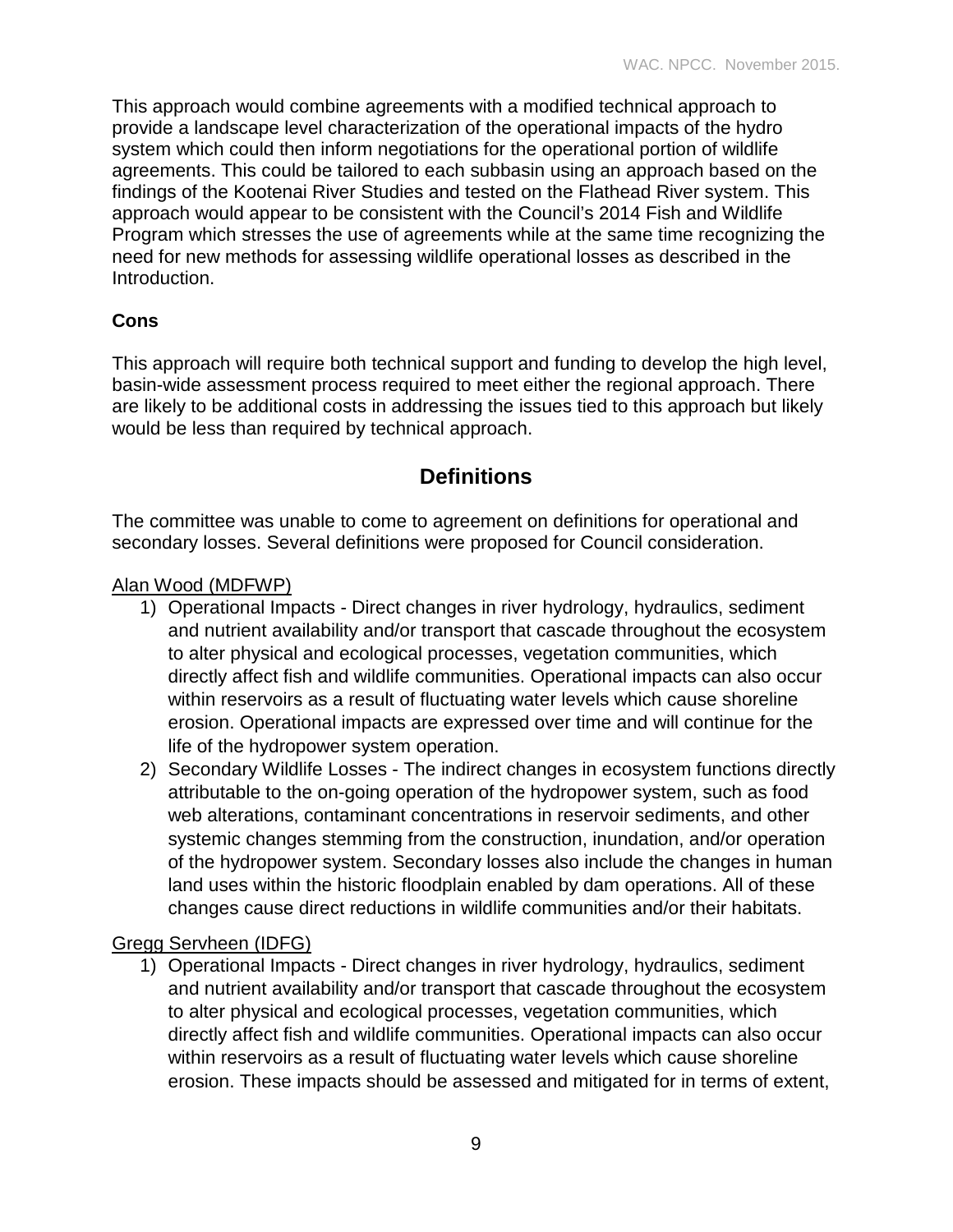magnitude, duration, reversibility, timing, frequency, and cumulative effect. These impacts may exceed those of construction and inundation.

### *Examples:*

- Reduction or elimination of spawning salmon in undammed tributaries above FCRPS projects.
- Erosion and degradation of riparian and wetland areas where operations of reservoirs and water flows erode and degrade these habitats.
- Changes from normal historical averages in water temperatures and flows due to water and power management needs of FCRPS projects.
- 2) Secondary Wildlife Impacts The changes in ecosystem functions attributable to the construction and on-going operation of the hydropower system, such as contaminant concentrations in reservoir sediments, land use changes, and other systemic changes stemming from the construction, inundation, and/or operation of the hydropower system including its network of powerlines, power stations, canals, etc. Secondary impacts also include the changes in human land uses within the historic floodplain enabled by dam operations. All of these changes cause direct effects in wildlife communities and/or their habitats.

### *Examples*

- Loss of marine derived nutrients from returning adult spawning salmon in tributaries.
- Changes in land use resulting from development of the hydropower system, for example, in floodplains below or above FCRPS projects.
- Changes in wildlife connectivity, wildfire frequency, noxious weeds and human disturbance resulting from development of FCRPS powerlines.

## **UCUT**

- 1) Operational Impacts: Impacts to wildlife through direct operations (power production, flood control, fish flows, and etc.) of the hydropower projects that negatively affect wildlife habitats and/or ecological processes.
- 2) Secondary Impacts: Impacts to wildlife from direct and indirect hydropower development that have or had negative effects on wildlife habitats or ecological processes, but have not been mitigated by construction and inundation losses or Operational Impacts.

### **Revised from comments**

1) Operational Impacts: Impacts to wildlife resulting from (through) the direct operations (power production, flood control, fish flows, and etc.) of CRB (the) hydropower projects that negatively affect wildlife habitats and/or ecological processes resulting in losses to wildlife species or populations.

*Examples:*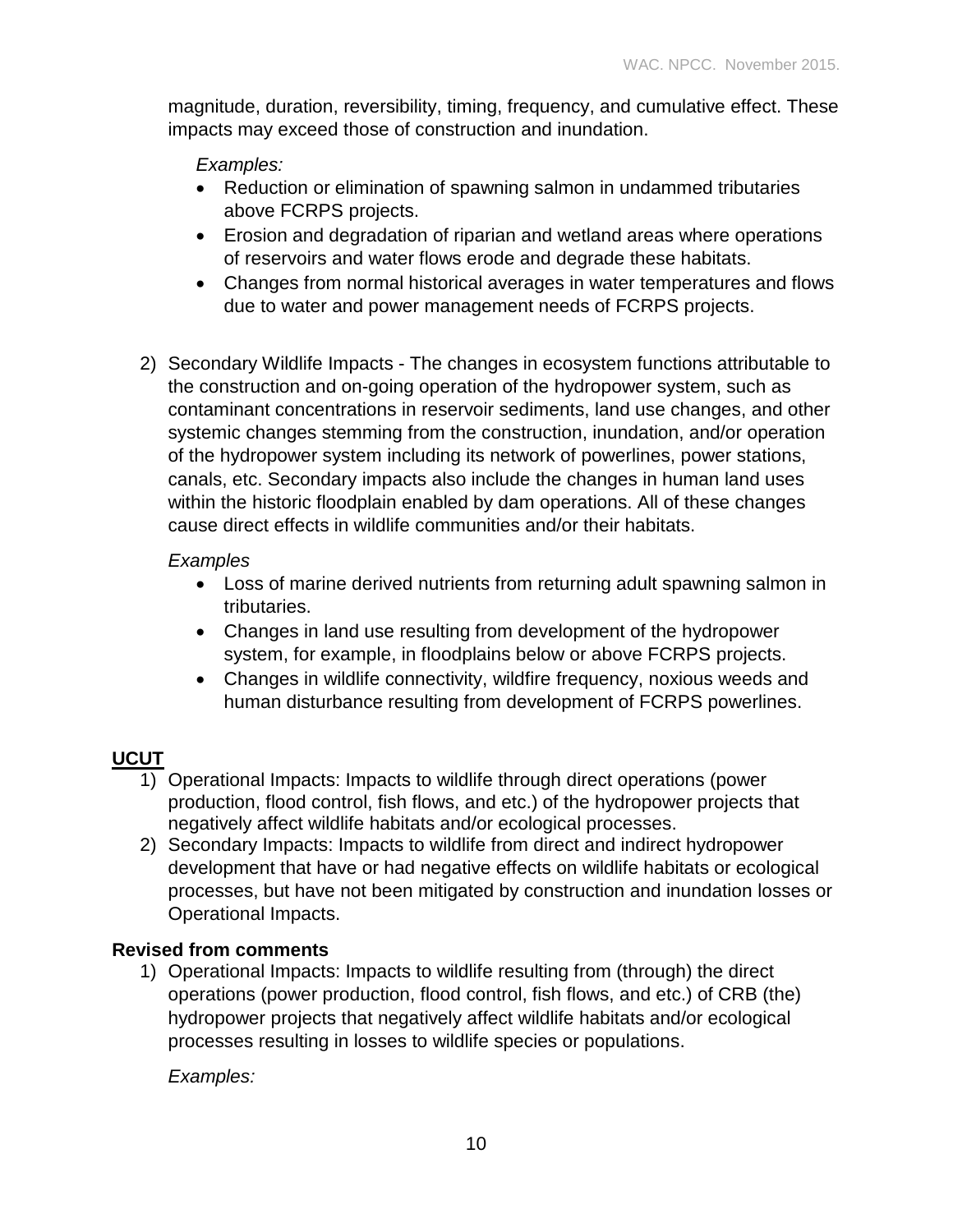- Reduction or elimination of spawning salmon in undammed tributaries above FCRPS projects.
- Erosion and degradation of riparian and wetland areas where operations of reservoirs and water flows erode and degrade these habitats.
- Changes from normal historical averages in water temperatures and flows due to water and power management needs of FCRPS projects.
- 2) Secondary Impacts: Direct and indirect Impacts to wildlife that are the result of (from the direct and indirect) the operation and construction of the CRB hydropower (development) system and that have or had negative effects on wildlife habitats or ecological processes, but have not been mitigated by construction and inundation losses or Operational Impacts.

# **HEP Issues**

In the 1970's, the U.S. Fish and Wildlife Service developed Habitat Evaluation Procedures (HEP) to quantify the impacts of changes made through land and water development projects. HEP is an accounting procedure used not only to assess impacts of a project on wildlife habitat but also to assess the success of mitigation activities undertaken to offset the negative effects of a project on wildlife. HEP was widely used throughout the country including the region's fish and wildlife agencies and tribes as the preferred scientific method for assessing wildlife mitigation efforts. Instead of using an acre for acre replacement as a standard for mitigation (under which an acre of high quality wetlands could be replaced with an acre of low quality wetland), HEP uses two measures in determining impacts, acres impacted and habitat value. By multiplying area (usually acres) times the habitat value, a standardized unit (Habitat Unit) is determined for comparison of alternatives. One Habitat Unit equals one acre of optimum habitat. Under HEP, the acres and their habitat value are assessed before the project and at different time periods following completion of the project. A determination of the number of habitat units that would have accumulated over the life of the project<sup>8</sup> is made. In the same manner, a determination of the number of Habitat Units that would have accumulated for the same time period had the project not been built is also made.

Habitat Unit gains or losses (with and without the proposed action) are then annualized by summing the Habitat Units across all years in the period of analysis and dividing that amount by the number of years in the life of the project. In this manner, pre-operational habitat changes can be considered in the analysis. This calculation results in Average Annual Habitat Units (AAHUs). The difference in Habitat Units (between the analysis with the project and the analysis without the project) represents the project's net impacts on wildlife and also represents the number of habitat units necessary to offset the impact of construction and/or operation of the hydroelectric project. So, for example, a net impact of negative 361 AAHUs means an average of 361 fewer 1-rus will be available every year during the life of the project than would be available if the proposed action was not implemented.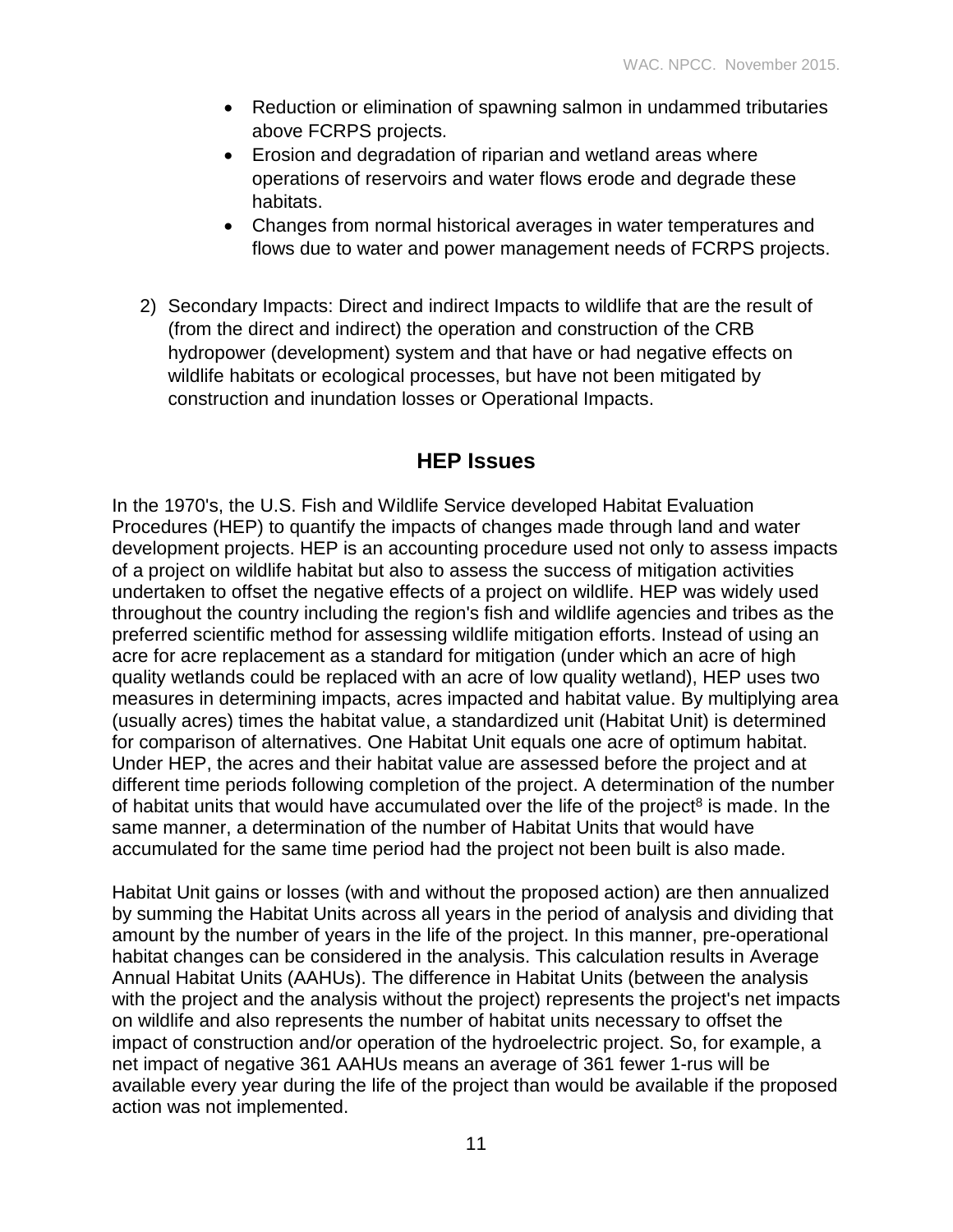A true HEP analysis thus includes an estimate of "annualized losses" or the number of habitat units which would have been present in each of the previous years had the project not been constructed.

While the modified HEP process implemented in the served its purpose, it was, by necessity imperfect. As more and larger projects were implemented it was clear that this "objective accounting" was an imperfect science. HEP was essentially used as an accounting tool to try and keep a ledger of costs and benefits. This too was imperfect, in that interpretation and understanding of the process was made by individuals and organizations with different perspectives over time.

Due to these imperfections, the movement of the region towards agreements, and general skepticism about the accounting process when applied to habitat quality determination, it has become clear that the region is not going to re-initiate HEP.

The question now is functionally three choices; do we attempt to institute a "better" accounting system, do we have no accounting system beyond the individual agreements that are being made, or do we have some third approach that monitors and estimates the mitigation values and losses and provides regional feedback long term at a broader scale than the individual agreements?

One possibility for the modified or combined approach could be to recommend to the Council that they include as a part of the next F&W program a long term (every five years, every 10 years?) report by Bonneville and each of the parties that have implemented agreements on the state of each agreement; habitat condition, issues, problems, etc. This would provide some of the oversight and feedback that many WAC members appear concerned about giving up with agreements, without instituting some complex unit type accounting that could get us arguing again about it rather than the issue.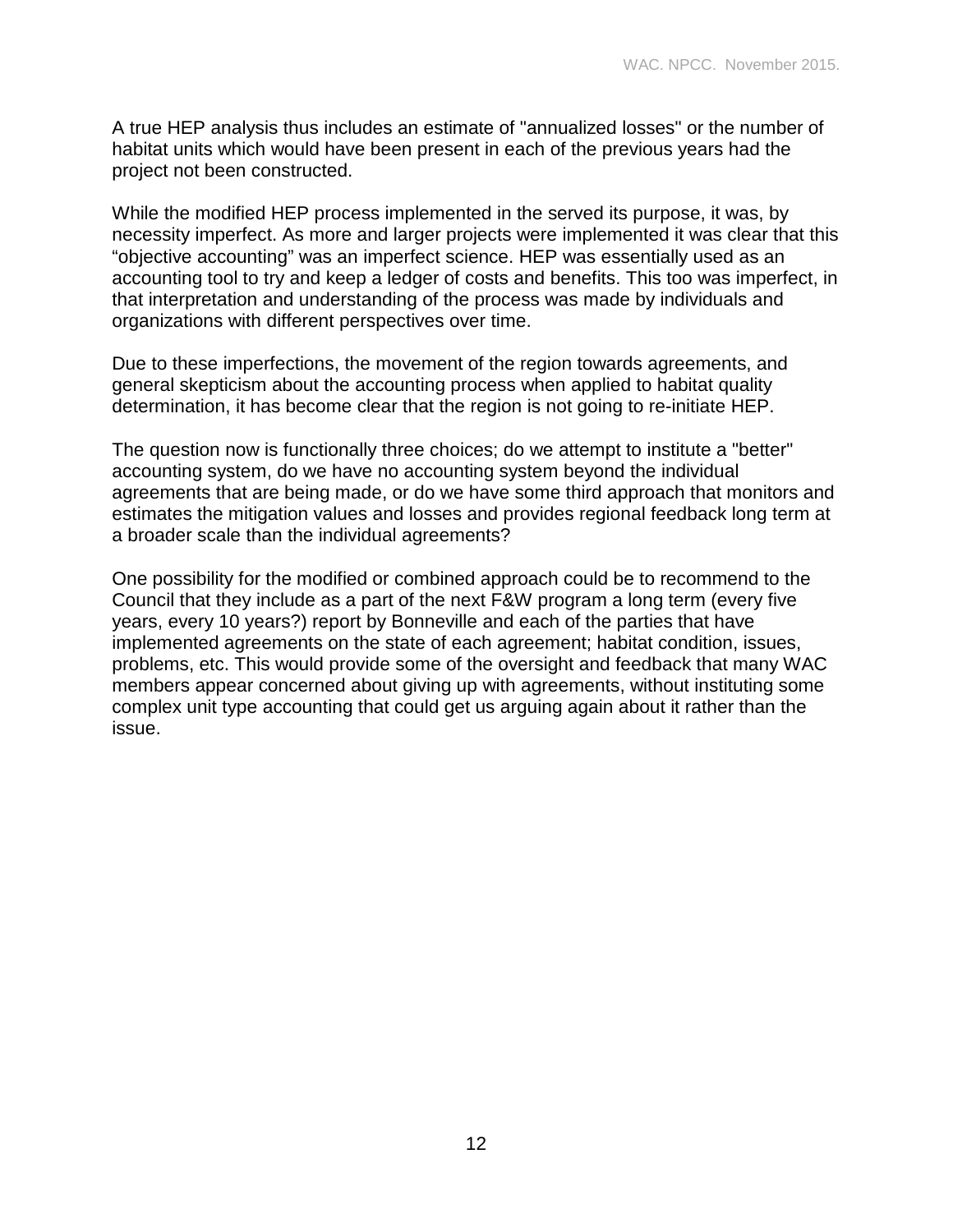## APPENDIX 1: History of the Council's Wildlife Program

### **I. Northwest Power Act of 1980**

The Northwest Power Act recognizes the development and operation of the hydroelectric dams of the Columbia River and its tributaries have impacted fish and wildlife resources. The Act calls upon the Council to promptly develop a program to protect, mitigate, and enhance fish and wildlife, including related spawning grounds and habitat, on the Columbia River and its tributaries<sup>[4](#page-12-0)</sup> while also assuring the Pacific Northwest an adequate, efficient, economical, and reliable power supply.[5](#page-12-1)

The legislative history of the Act and the Act itself are silent on the issues of how wildlife losses should be measured and how habitat acquired for wildlife mitigation purposes should be credited. In authorizing the Council to develop a program that protects, mitigates and enhances fish and wildlife affected by the "development, operation, and management" of the Columbia River Basin hydropower facilities<sup>[6](#page-12-2)</sup>, Congress essentially requires the Council to determine the hydroelectric facilities' positive and negative impacts on fish and wildlife and to develop an appropriate mitigation response.

Assessing the construction and operation impacts of the Basin's hydropower facilities through impact assessments and development of mitigation crediting guidelines enables the Council to track whether or not it is fulfilling its obligation to develop a program that protects, mitigates and enhances fish and wildlife affected by the development and operation of the Basin's hydroelectric facilities.

### **II. Habitat Evaluation Procedures (HEP)**

In the 1970's, the U.S. Fish and Wildlife Service developed Habitat Evaluation Procedures (HEP) to quantify the impacts of changes made through land and water development projects.<sup>[7](#page-12-3)</sup> HEP is an accounting procedure used not only to assess impacts of a project on wildlife habitat but also to assess the success of mitigation activities undertaken to offset the negative effects of a project on wildlife.<sup>[8](#page-12-4)</sup> HEP was widely used throughout the country including the region's fish and wildlife agencies and tribes as the preferred scientific method for assessing wildlife mitigation efforts.<sup>[9](#page-12-5)</sup>

Instead of using an acre for acre replacement as a standard for mitigation (under which an acre of high quality wetlands could be replaced with an acre of low quality wetland), HEP uses two

<span id="page-12-0"></span><sup>&</sup>lt;sup>4</sup> Northwest Power Act,  $\S$  4(h)(1)(A).  $\overline{a}$ 

<span id="page-12-1"></span> $5$  Northwest Power Act, § 4(h)(5).

<span id="page-12-2"></span><sup>6</sup> The Act distinguishes between two types of impacts: 1) Development impacts caused by dam construction and subsequent inundation of land; and 2) Operational impacts caused by fluctuating levels of the river due to flood control operations, etc. The Act expressly requires mitigation for both impacts.

<span id="page-12-3"></span><sup>7</sup> U.S. Fish and Wildlife Service. 1977. A Handbook for Habitat Evaluation Procedures. Citing manual distributed by the U.S. Fish and Wildlife Service (Division of Ecological Services 1976).

<span id="page-12-4"></span><sup>8</sup> Northwest Power Planning Council. 1994. Draft Wildlife Plan, version 5. The Wildlife Working Group.

<span id="page-12-5"></span>Midcontinent Ecological Science Center. 1999. Habitat Evaluation Procedures Workbook.<br><sup>9</sup> Northwest Power Planning Council, 1995. Findings on the Recommendations for Amendments to the Resident Fish and Wildlife Portions of the 1994 Fish and Wildlife Program and Response to Comments, p. 16-209.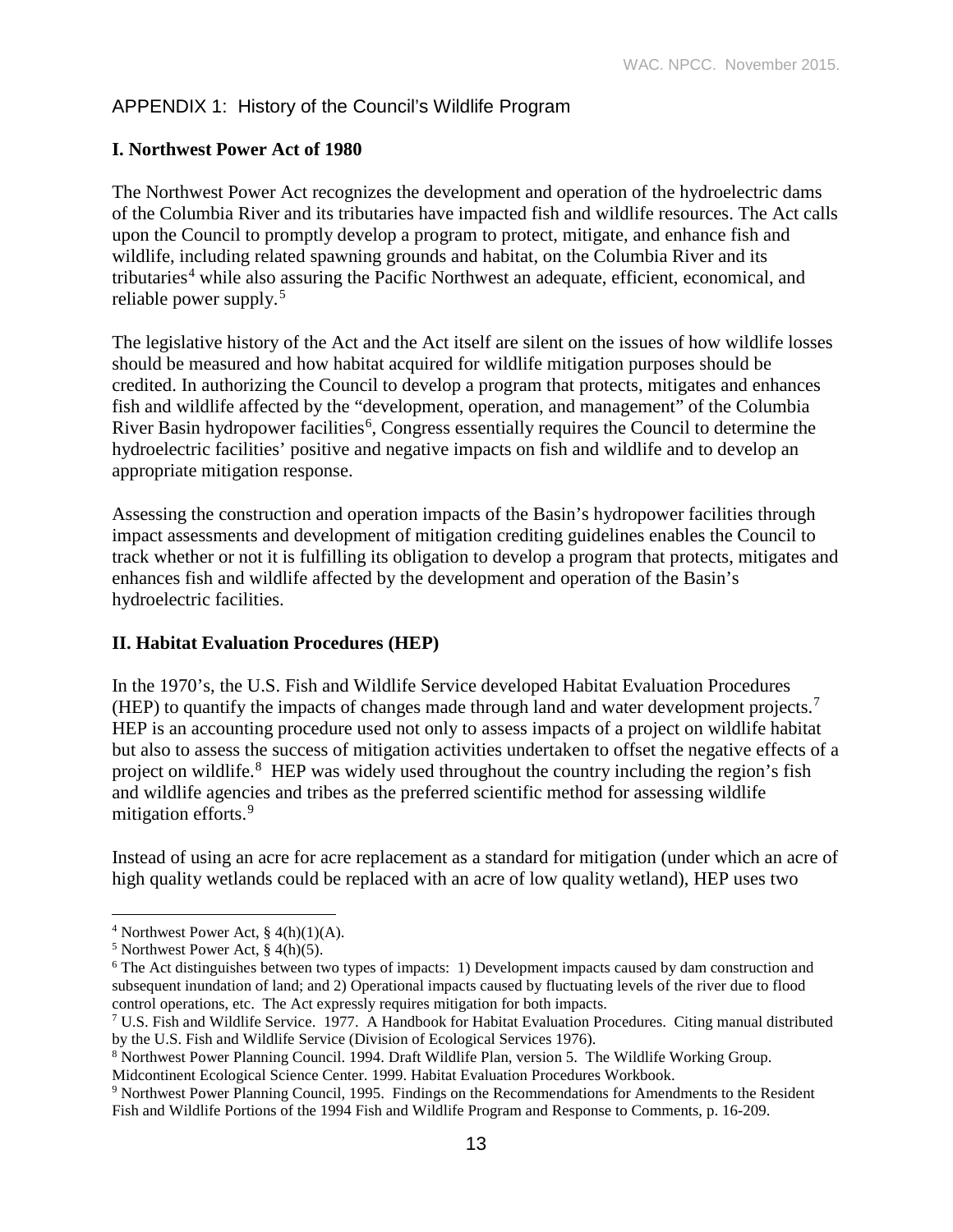measures in determining impacts, acres impacted and habitat value<sup>10</sup>. By multiplying area (usually acres) times the habitat value, a standardized unit (Habitat Unit) is determined for comparison of alternatives. One Habitat Unit equals one acre of optimum habitat. Under HEP, the acres and their habitat value are assessed before the project and at different time periods following completion of the project. A determination of the number of habitat units that would have accumulated over the life of the project<sup>[11](#page-13-1)</sup> is made. In the same manner, a determination of the number of Habitat Units that would have accumulated for the same time period had the project not been built is also made.

Habitat Unit gains or losses (with and without the proposed action) are then annualized by summing the Habitat Units across all years in the period of analysis<sup>[12](#page-13-2)</sup> and dividing that amount by the number of years in the life of the project. In this manner, pre-operational habitat changes can be considered in the analysis. This calculation results in Average Annual Habitat Units (AAHUs). The difference in Habitat Units (between the analysis with the project and the analysis without the project) represents the project's net impacts on wildlife and also represents the number of habitat units necessary to offset the impact of construction and/or operation of the hydroelectric project. So, for example, a net impact of negative 361 AAHUs means an average of 361 fewer HUs will be available every year during the life of the project than would be available if the proposed action was not implemented.<sup>[13](#page-13-3)</sup>

A true HEP analysis thus includes an estimate of "annualized losses" or the number of habitat units which would have been present in each of the previous years had the project not been constructed.

### **III. History of Wildlife Mitigation in the Council's Fish and Wildlife Program**

### A. 1982 Program

The 1982 Program noted the development and operations of the hydroelectric power system in the Columbia River Basin had both beneficial as well as adverse effects on wildlife.

The Council called on Bonneville to (1) fund a review and analysis of the status of past, present, and proposed future wildlife planning and mitigation programs at each hydroelectric project in the Basin; (2) fund studies to measure the losses of wildlife and wildlife habitat and establish mitigation levels at specific projects and (3) submit a mitigation and enhancement plan for each facility to the Council.

<span id="page-13-0"></span><sup>&</sup>lt;sup>10</sup> The habitat value is known as the Habitat Suitability Index--an indexed value based on the life requirements of a species or community. Midcontinent Ecological Science Center. 1999. Habitat Evaluation Procedures Workbook. Except where noted, the remaining references to HEP procedure in Section II come from this manual.  $\overline{a}$ 

<span id="page-13-1"></span> $11$  The "life of the project" starts from the time the project becomes operational. The end of the project life is determined by the construction, or lead, agency.

<span id="page-13-2"></span> $12$  The "period of analysis" includes the life of the project plus gains and losses in wildlife habitat that occur before the project becomes operational.

<span id="page-13-3"></span><sup>&</sup>lt;sup>13</sup> U.S. Fish and Wildlife Service. 1980. HEP Annualization, Chapter 5. Attached as Appendix B.2 to Audit of Wildlife Loss Assessments for Federal Dams on the Columbia River and its Tributaries prepared by Beak Consultants Incorporated, 1993.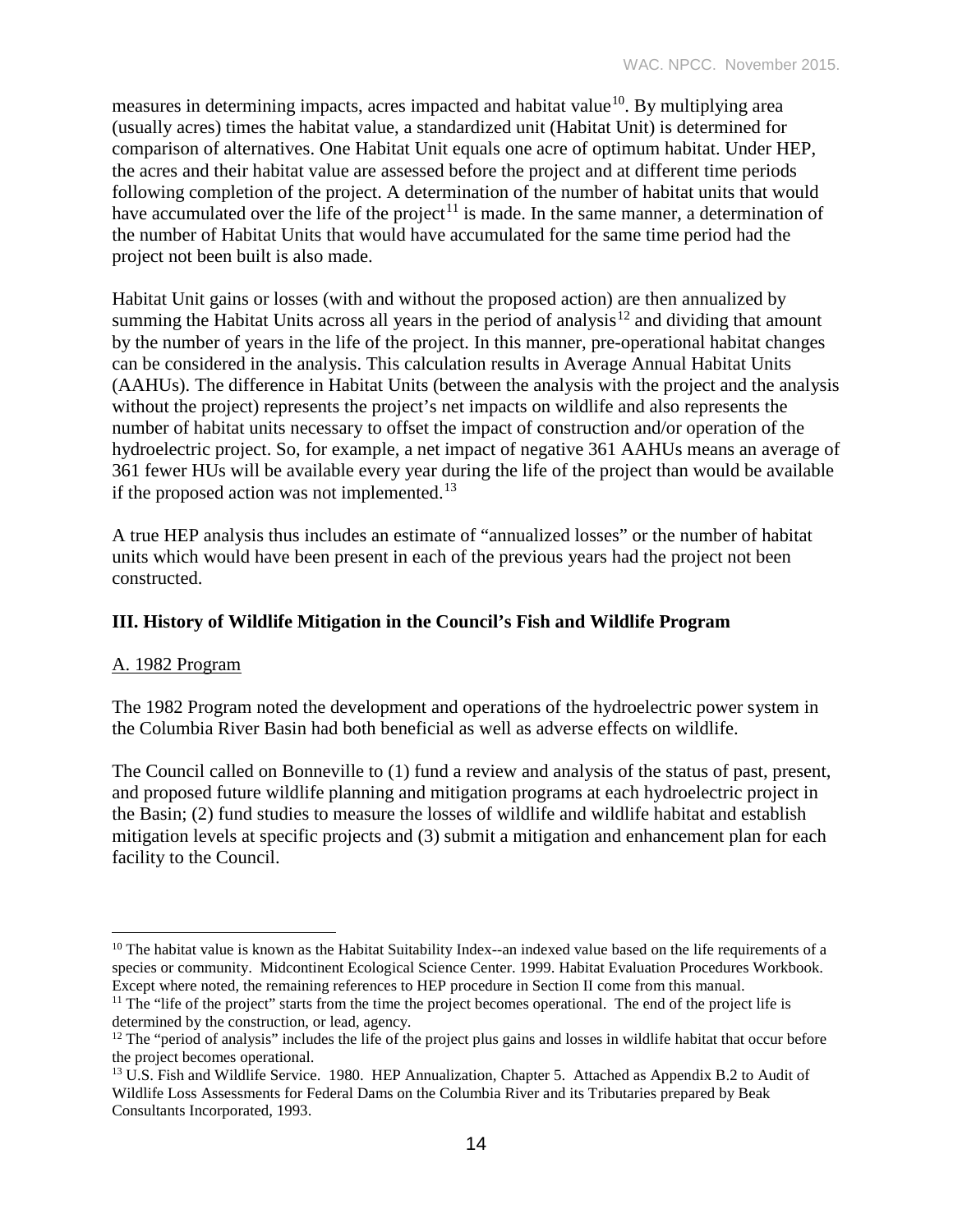If parties could agree on a level of mitigation for a particular project, then the program called for elimination of any further planning.

### B. 1984 Program

The 1984 Program outlined a specific process for addressing the impacts of the development and operation of the Columbia River Basin hydroelectric system on wildlife.

The process included:

- 1. Development of mitigation status reports by each state to assess the extent to which wildlife populations have been positively and negatively impacted by the construction of hydroelectric projects and the extent to which previous programs have succeeded in mitigating wildlife losses;
- 2. Development of wildlife loss assessments for each hydroelectric facility in need of further mitigation as identified by the mitigation status reports; [loss assessments then took place over the next half decade]
	- o The program did not specify what method parties were to use to complete loss assessments instead leaving it to Bonneville in consultation with appropriate fish and wildlife agencies, tribes, federal project operators and regulators, and Bonneville customers.
- 3. Development of mitigation plans to address the impacts identified in the loss statements;
- 4. Subsequent incorporation of approved mitigation plans or appropriate alternatives into the Council's program.

The 1984 program continued to emphasize that if parties agree that a satisfactory level of protection, mitigation or enhancement for a particular facility has been achieved, then the need for further planning is eliminated.

The 1984 Program also established a process for wildlife habitat land acquisitions including:

1. Determining the need for and level of mitigation at specific hydroelectric projects based on documentation or agreed upon by the appropriate agencies, tribes and project operators

2. Developing a plan for implementing the mitigation project based on the best available scientific knowledge, cost-effectiveness, etc.

3. Documentation that consultation and coordination activities have been done

4. A detailed management plan outlining responsibilities of all involved and describing a plan for monitoring.

#### C. 1987 Program

The Council incorporated wildlife mitigation plans for Montana's Hungry Horse and Libby dams into the Fish and Wildlife Program.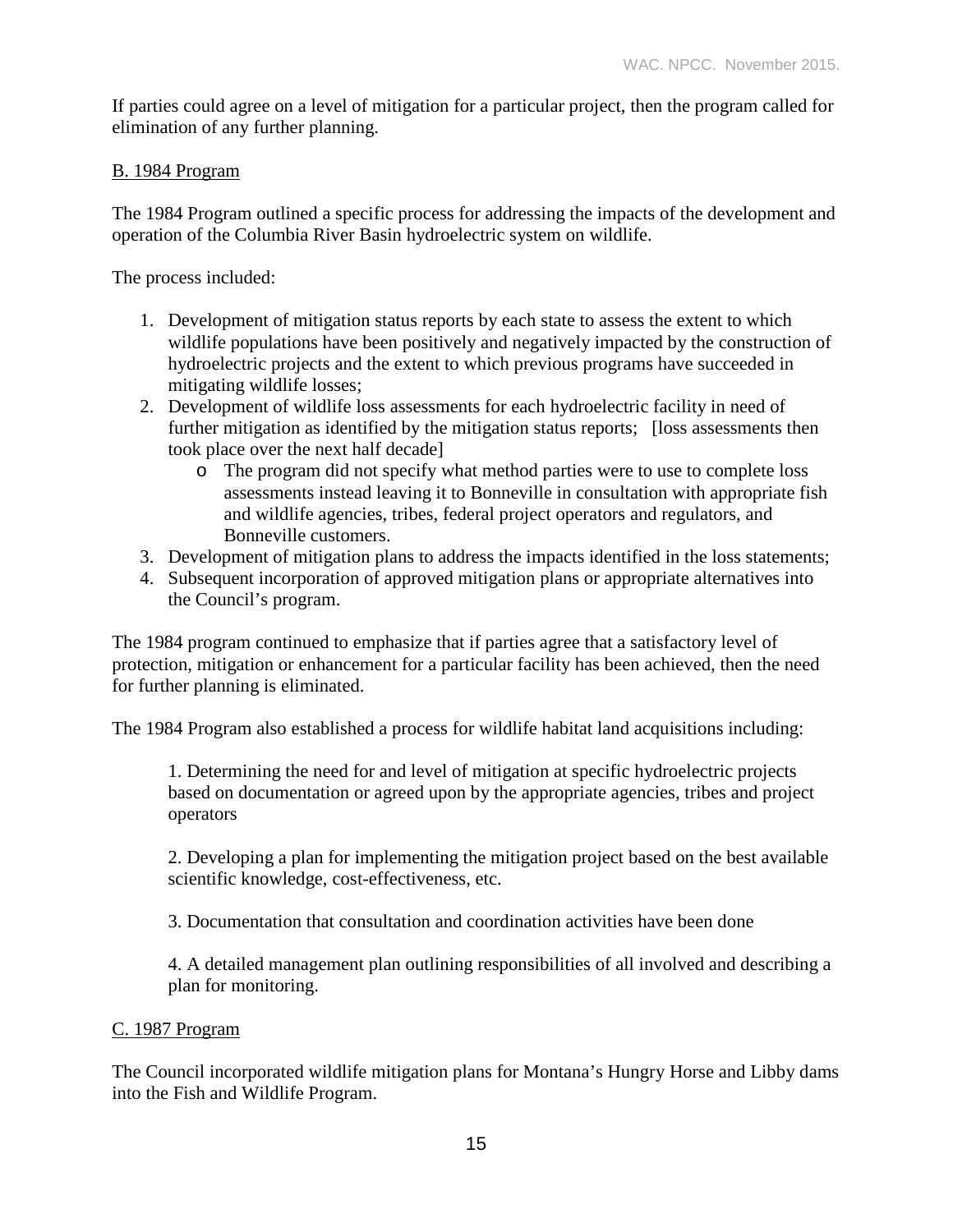The Council decided ratepayers should not be held accountable for funding 100 percent of wildlife mitigation at Hungry Horse and Libby facilities. So, to determine ratepayer obligation, the Council selected the Congressional repayment allocation (percent of invested dollars returnable to the Federal Treasury to repay borrowed funds) as a method to determine Bonneville's fiscal responsibility. Using this method, the ratepayers' share was reduced to approximately 77 percent of total mitigation costs for both facilities. The Council made clear that this allocation method was not to be construed as precedent for future mitigation plan decisions because the Council did not think there had been sufficient discussion and analyses of the allocation issue to adopt one method for all future wildlife mitigation plans.

The Council also decided all future wildlife mitigation plans should be considered in program amendment proceedings before inclusion in the program.

Since 1987, the Council has accepted into the program other mitigation proposals allocating ratepayer responsibility differently.<sup>[14](#page-15-0)</sup>

#### D. 1989 Adoption of Wildlife Mitigation Rule

In 1989, the Council formally adopted the Wildlife Mitigation Rule as an amendment to the 1987 Fish and Wildlife Program.

The Wildlife Mitigation Rule:

- Set an interim goal to protect, mitigate and enhance 35% of the lost Habitat Units over the next  $10$  years.<sup>[15](#page-15-1)</sup>
- The number of lost Habitat Units was determined by the loss statements previously prepared. The Council accepted the loss statements as starting points for mitigation and established an advisory committee to set wildlife priorities and review mitigation plans.<sup>[16](#page-15-2)</sup> The Council agreed there was sufficient evidence of wildlife losses due to construction and inundation to begin on-the-ground mitigation activities even without achieving

<span id="page-15-0"></span><sup>&</sup>lt;sup>14</sup> For example, instead of basing mitigation on a detailed loss assessment, the Grand Coulee mitigation proposal was based on a "conceptual" goal of acquiring 70,000 acres, or the right to improve and maintain 70,000 acres for the purpose of increasing wildlife carrying capacity (maximum number of animals an area can sustain without suffering habitat damage). The Washington Department of Wildlife performed an estimate of habitat losses based on interpretation of pre-project aerial photos. Losses in terms of habitat were determined for the indicator species using a modification of the U.S. Fish and Wildlife Service's Habitat Evaluation Procedure (HEP). Rather than pursue full redress for losses, the Washington Department of Wildlife proposed to protect the same number of habitat units as were lost due to inundation behind Grand Coulee dam, or approximately 70,000 acres. This was less than one- third of the estimated wildlife and habitat losses caused by Grand Coulee inundation per Washington Department of Wildlife's own estimates. The Grand Coulee mitigation proposal was developed under the supervision of an oversight committee which included representatives of wildlife agencies, tribes, the Bureau of Reclamation, Council staff, Bonneville and utilities.  $\overline{a}$ 

<span id="page-15-1"></span><sup>&</sup>lt;sup>15</sup> The Council did not require that the interim goal be tied to each project. Rather, the 35 percent represented an interim goal for basinwide losses.

<span id="page-15-2"></span><sup>&</sup>lt;sup>16</sup> Northwest Power Planning Council. 1989. Wildlife Mitigation Rule and Response to Comments (89-35).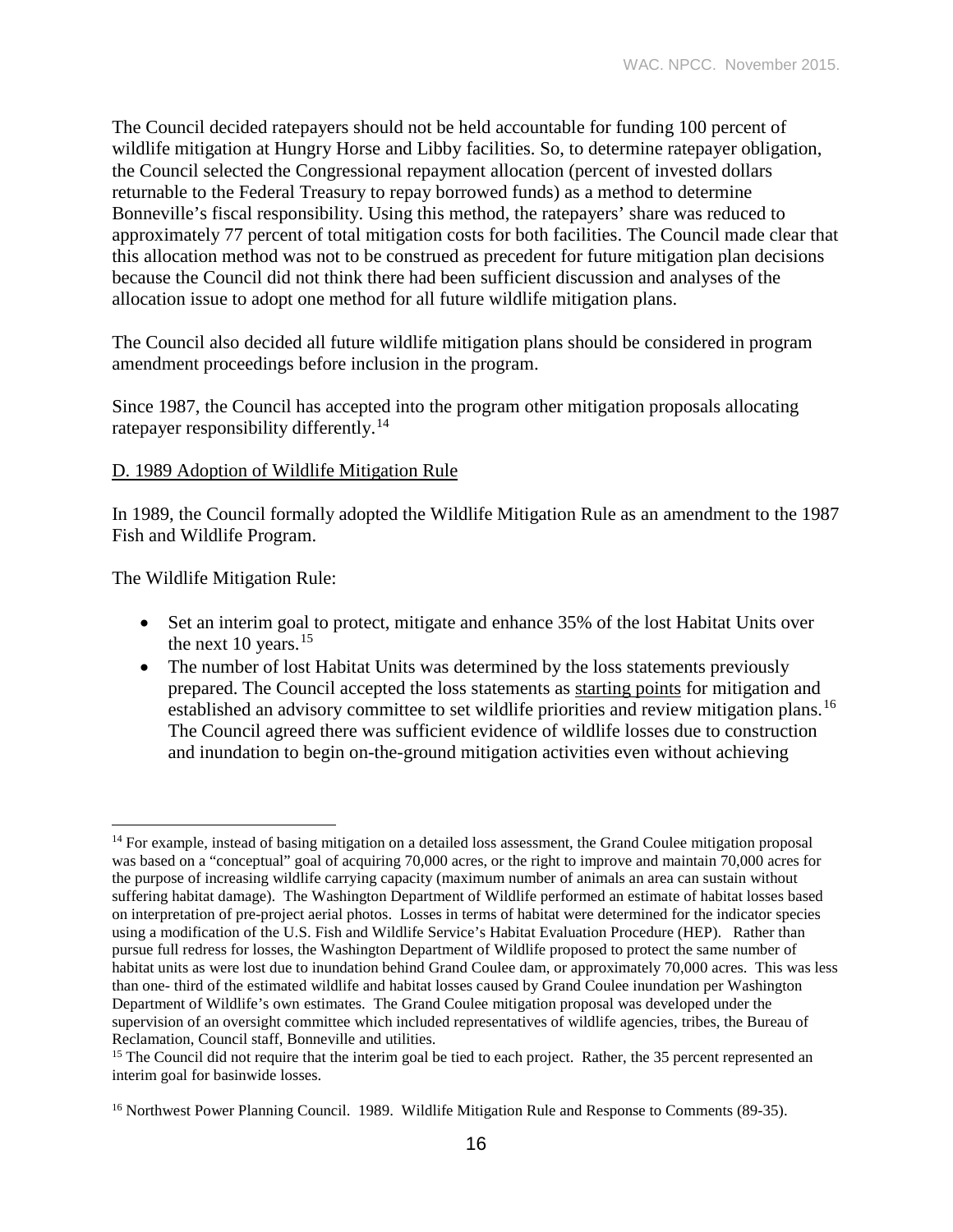consensus on the exact amount of mitigation required to satisfy Bonneville's mitigation obligation under the Northwest Power Act.<sup>[17](#page-16-0)</sup>

- Based on HEP, the Wildlife Rule expressed wildlife losses in terms of Habitat Units and did not designate a specific crediting ratio for habitat acquisitions. Instead, the Wildlife Rule called on Bonneville, in consultation with other parties, to develop a monitoring and evaluation program. This was never done.
- Called for Council determination of a long-term mitigation goal after all the mitigation plans for hydroelectric facilities were submitted to the Council. Thus, the debate over the power system's ultimate wildlife responsibility was left for the future.
- Called for an independent audit of the loss assessments prior to their final acceptance. The Council recognized disagreement existed over the magnitude of losses presented by the wildlife agencies and tribes. The Council noted that while the final loss numbers could change post-audit, the assessments did contain sufficient evidence of losses to begin mitigation efforts.

### E. 1993 Beak Report and Program Amendments

 $\overline{a}$ 

In February 1993, Beak Consultants reported the results of the independent review of the wildlife loss assessments the Council had called for in the 1989 Wildlife Rule. At the Council's request, Beak looked for systematic bias in the way the loss reports were prepared, i.e., did the reports systematically overestimate or underestimate losses. Beak looked at four representative loss assessments (Grand Coulee, McNary, Dworshak, and Lookout Point). The report's major conclusions concerned the omissions that occurred in preparing the loss assessments and the inconsistencies in application of HEP between projects.

Beak noted the loss assessments were less rigorous than typical HEP analysis due to time and money restrictions (i.e., the loss assessments did not assess operational losses, irrigation impacts, cumulative impacts, or annualization  $^{18}$  $^{18}$  $^{18}$ ).

The lack of annualization presented the greatest potential for bias in terms of estimating wildlife losses. The older hydroelectric projects accumulated more impacts than the younger projects yet no mechanism in the loss assessment procedure accounted for the increased impacts. None of the HEP studies assessed the value of habitat before the projects were built despite available information and Beak found that failure to assess this fundamental issue was a potential source of bias.

After the Beak report, the Council amended the 1987 Fish and Wildlife Program replacing the interim 35 percent mitigation goal with a new goal of full mitigation. The Council again called for the development of a wildlife crediting methodology. The program called on Bonneville to develop and recommend to the Council a process to address operational losses. Bonneville did not pursue this so the Wildlife Working Group comprised of representatives from state and

<span id="page-16-1"></span><span id="page-16-0"></span><sup>&</sup>lt;sup>17</sup> Northwest Power Planning Council. 1989. Wildlife Mitigation Rule and Response to Comments (89-35). <sup>18</sup> Annualization is a concept related to estimating wildlife losses. Annualization is a process which takes into account annual losses which have occurred from the time of inundation at each project and subtracts from that,

habitat units which otherwise would have been lost to other purposes (i.e. losses which would have been caused by turning the habitat into farmland if the project had not been built).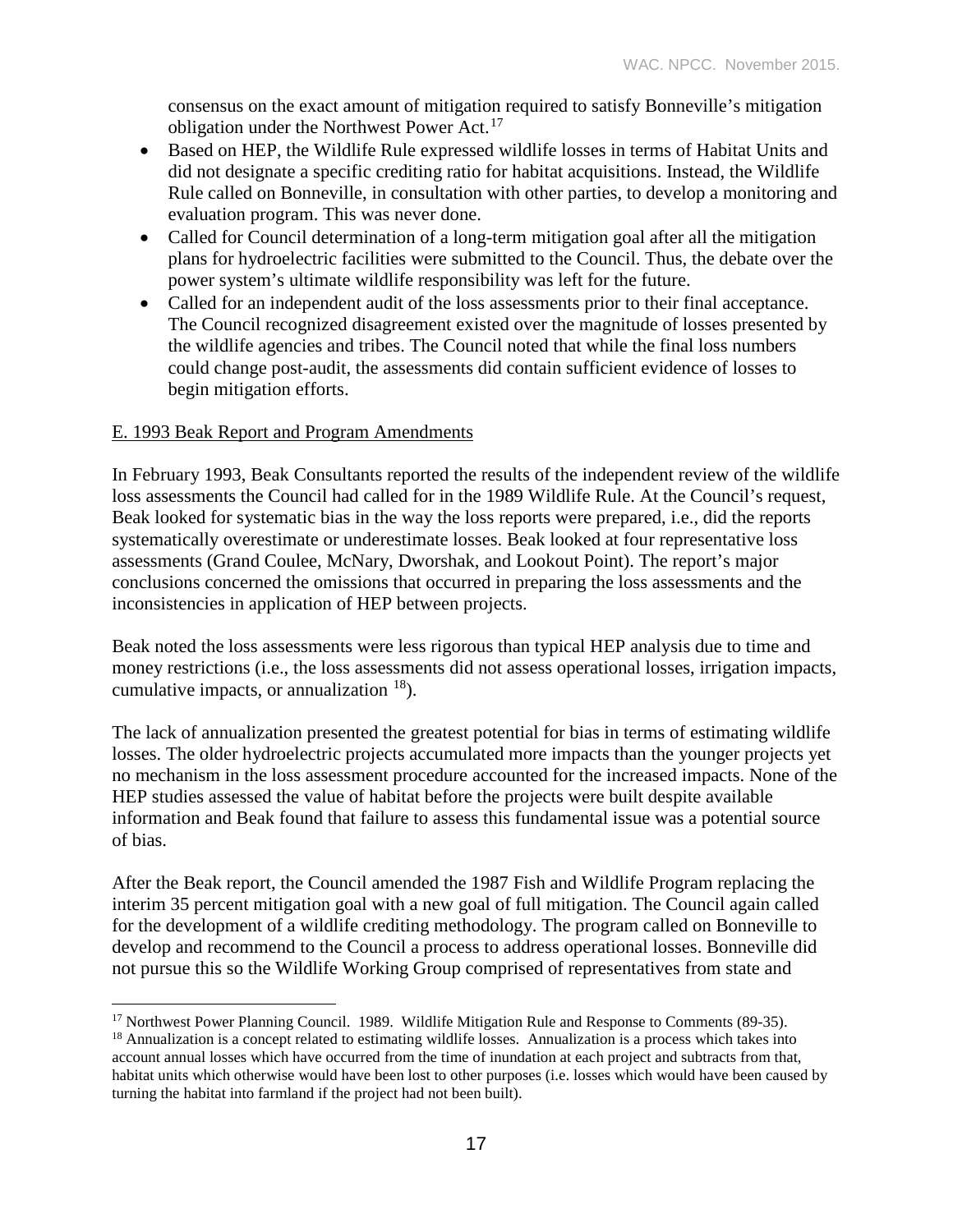federal fish, wildlife, and land management agencies; tribes; Bonneville; and the PNUCC, developed the plan (see below).

### F. Draft Wildlife Plan

Following the 1993 Beak report, the Council decided to issue an RFP for an independent contractor to develop a method to correct the deficiencies that were identified in the Beak report. This resulted in the Draft Wildlife Plan that was included as an appendix to the 1995 program.

Developed by the Wildlife Working Group, the goal of the Wildlife Plan was to define consistent procedures for: (1) standardizing and completing the loss assessments; (2) developing and implementing mitigation plans that will fully mitigate for wildlife losses; and (3) monitoring and evaluating mitigation activities to ensure mitigation actually occurs.

The Wildlife Plan defined "mitigation" as achieving and sustaining the levels of habitat and species productivity for the Habitat Units lost as a result of the construction and operation of the federal and non-federal hydropower system. Habitat Units gained as a result of implementing Bonneville-funded mitigation activities were to be tracked on a mitigation scorecard. In this way, Habitat Units gained due to mitigation efforts, will offset losses.

### G. 1995 Program

The Council called for finalizing the Draft Wildlife Plan by March 1, 1996 and funding implementation of the plan.

The Council recognized the completed loss assessments in the program as unannualized losses attributable to the construction of the hydroelectric projects. The Council recommended continued use of the loss assessments to identify wildlife measures to protect, mitigate and enhance fish and wildlife and to continue development of short-term and long-term mitigation agreements.

The Council did not agree to accept the results of the loss assessments, when completed, as full mitigation but indicated it would utilize the assessments to establish a range of total losses caused by the construction and operation of the hydroelectric projects.

The Council called for a consistent system wide method for crediting new wildlife mitigation actions. The Council specifically called on Bonneville and wildlife managers to develop a method for crediting wildlife benefits from fish projects where the Council recognized some fish habitat projects provided benefits to wildlife as well as to fish.

As for past mitigation, the Council decided to address crediting for past actions as part of the operational loss assessments yet to be completed. Any past benefit resulting from habitat improvement projects on project land or benefits from past dam operation expected to occur in the future would be accounted for in the operational loss assessment along with any negative impacts. Past and future credits would therefore be reflected in the Habitat Suitability Index and, as such, would be fully considered in the calculation of Habitat Units. In this way, Bonneville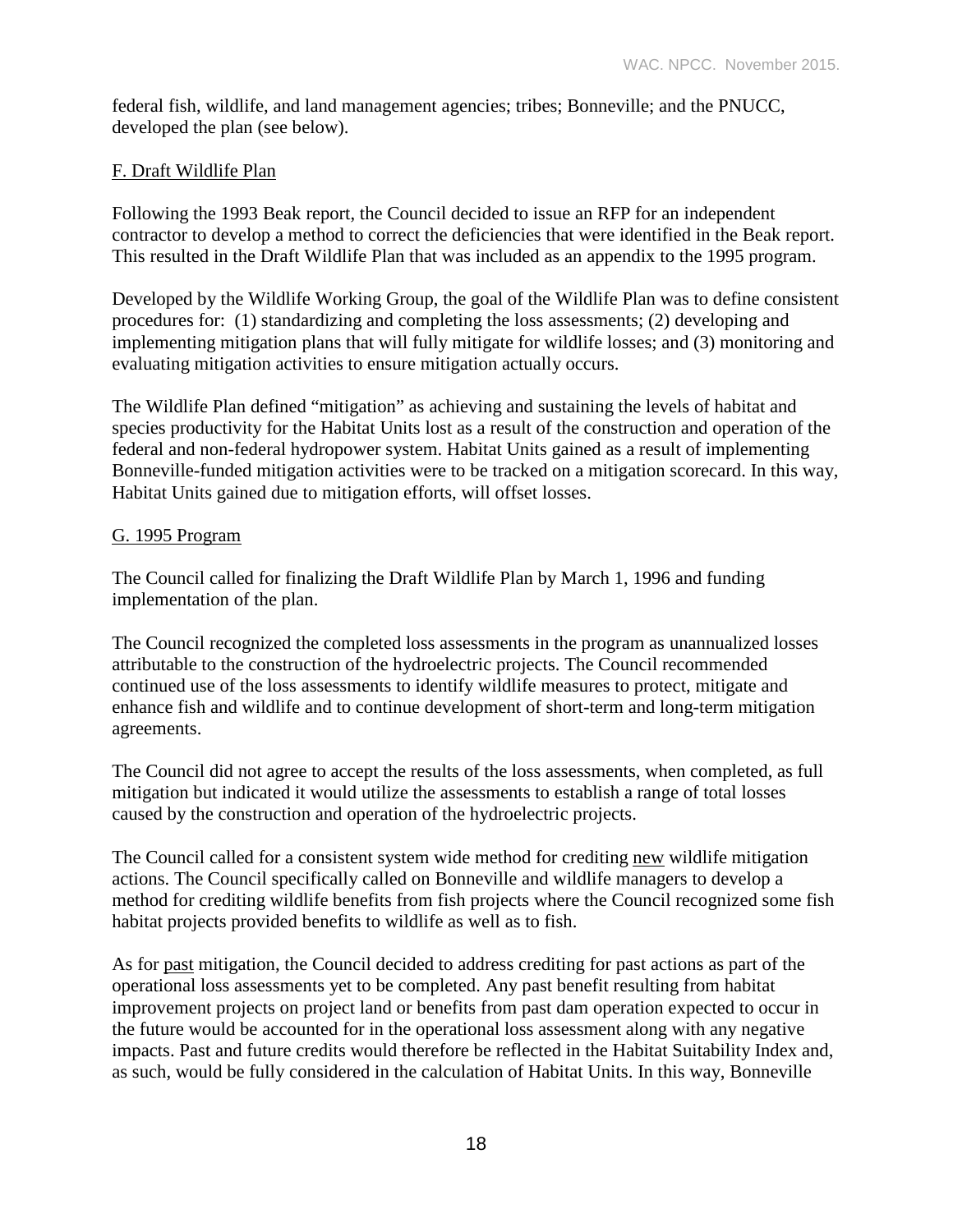will receive credit for existing value on any land acquired through the program (by virtue of showing a smaller net impact in terms of Habitat Units).

The Council indicated that the yet to be completed operational impact assessments would not account for benefits to wildlife resources that occurred on project lands with existing funded mitigation plans. Those benefits would be accounted for on the mitigation scorecard and not in the operational loss assessment. So although there was a difference in how mitigation is accounted for on lands with existing funded mitigation plans and those without, in both cases, past and present mitigation effects are taken into account.

### H. 2000 Program

The 2000 Fish and Wildlife Program calls for (1) completion of mitigation agreements between Bonneville and fish and wildlife managers for *construction and inundation* losses utilizing a 2:1 crediting ratio[19](#page-18-0) and (2) completion of *operational* loss assessments.

The 2000 Program recognized habitat *enhancement* credits on a 1:1 basis -- 1 HU credited for every HU gained when habitat management activities funded by Bonneville lead to a net increase in habitat value.

1. 2:1 crediting

During the 2000 Program amendment process, fish and wildlife managers called for mitigation of all construction and inundation and direct operational losses on a 3:1 basis. The managers called for 3:1 crediting for past as well as future mitigation. Bonneville called for 1:1 crediting on the grounds that anything greater was technically and legally inappropriate.

The Council, analyzing the crediting issue, decided 1:1 crediting was insufficient based on the following:

1. An appropriate crediting ratio must take into account the fact that lands acquired and protected as mitigation have pre-existing wildlife habitat values that are, in most cases, not in immediate danger of complete loss. The act of purchasing and preserving property, without anything more, does not increase the wildlife value of the acquired property. Without any actual increase in habitat value, there are no gains against which losses can be credited.

Crediting preserved acres or HUs on a 1:1 basis implies these preserved acres would necessarily have gone to zero absent preservation. While this could happen (i.e. when land is slated to be paved over for a strip-mall), Bonneville usually does not face this imminent threat at the time the land is purchased for mitigation. This threat of imminent development is also not present in enough cases to support an across-the-board crediting ratio of 1:1. Instead, it is reasonable to presume that acquired and preserved acres have a pre-existing value for wildlife that purchase alone does not increase. If purchase does not

<span id="page-18-0"></span> $19$  Under a 2:1 crediting ration, Bonneville is responsible for acquiring two Habitat Units for every one Habitat Unit lost.  $\overline{a}$